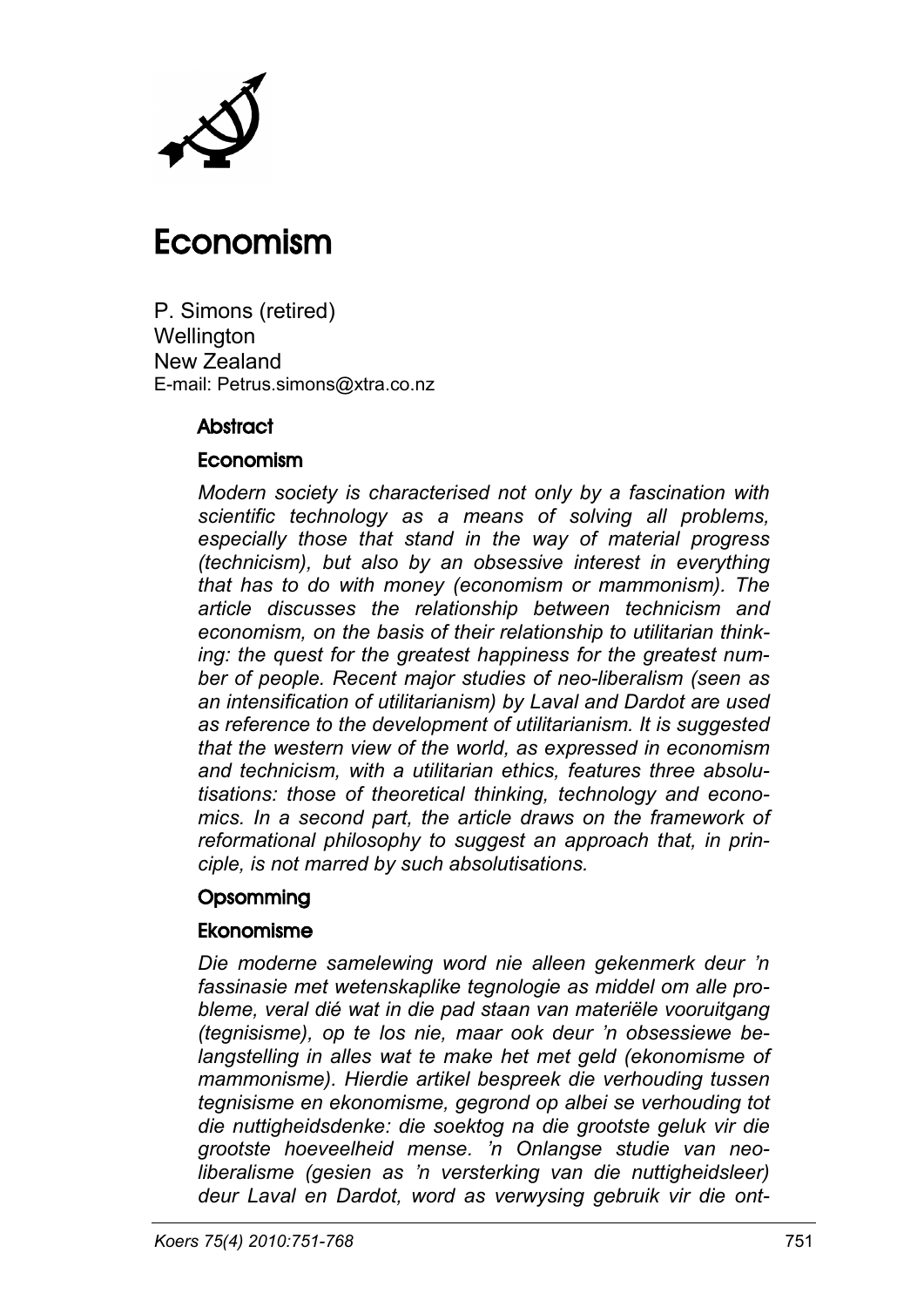*wikkeling van die nuttigheidsleer. Dit word beweer dat die westerse beskouing van die wêreld met 'n nuttigheidsetiek soos geopenbaar in die ekonomisme en tegnisisme, deur drie verabsoluterings gekenmerk word, naamlik van teoretiese, tegnologiese en ekonomiese denke. In 'n tweede gedeelte bou die artikel op die raamwerk van die reformatoriese filosofie om 'n benadering aan die hand te doen wat in beginsel nie geskaad word deur sodanige verabsolutering nie.*

# 1. Introduction

In 2009 Pierre Dardot and Christian Laval published a thorough analysis of the current prevalent neo-liberal ideology as a new way of understanding the world. In 2007 Laval had already published a major work on the historical roots of "the economic human", in which he argued that during the seventeenth century in Europe a major shift occurred from a christian to a secular understanding of human life; from attempting to do God's will in serving people, to seeking one's self-interest. Utilitarianism, seeking the greatest happiness for the greatest number of people, continued to build on this new understanding, which Laval (2007:13) calls economism. Thuillier (1995) sees our world as deprived of poetry, being dominated by an elite of scientists, engineers and merchants. The latter is close to philosopher Schuurman's view that our society is deeply technicistic in character. How does this compare with Laval and Dardot's characterisation of it as utilitarian or economistic?

The first part of this article addresses this question. The second part attempts to sketch an approach, based on reformational philosophy, which is not marred by absolutisations and which may thereby lead to poetry or "a new song".

# 2. Is our culture economistic, technicistic or utilitarian?

### 2.1 Laval's study of the roots of neo-liberalism

Laval (2007) argues that during the seventeenth century western thinking shifted from a christian focus on doing God's will (love God and love your neighbour) towards individual self-interest. This resulted in the development of utilitarian approaches to economic life and government policies. Laval does not analyse utility or utilitarianism from an epistemological or theoretic economic perspective. Instead, he explores how the utilitarian discourse has managed to "constitute a credible image of a human, moral and political reality that imposes itself upon us" (Laval, 2007:26). Utilitarianism requires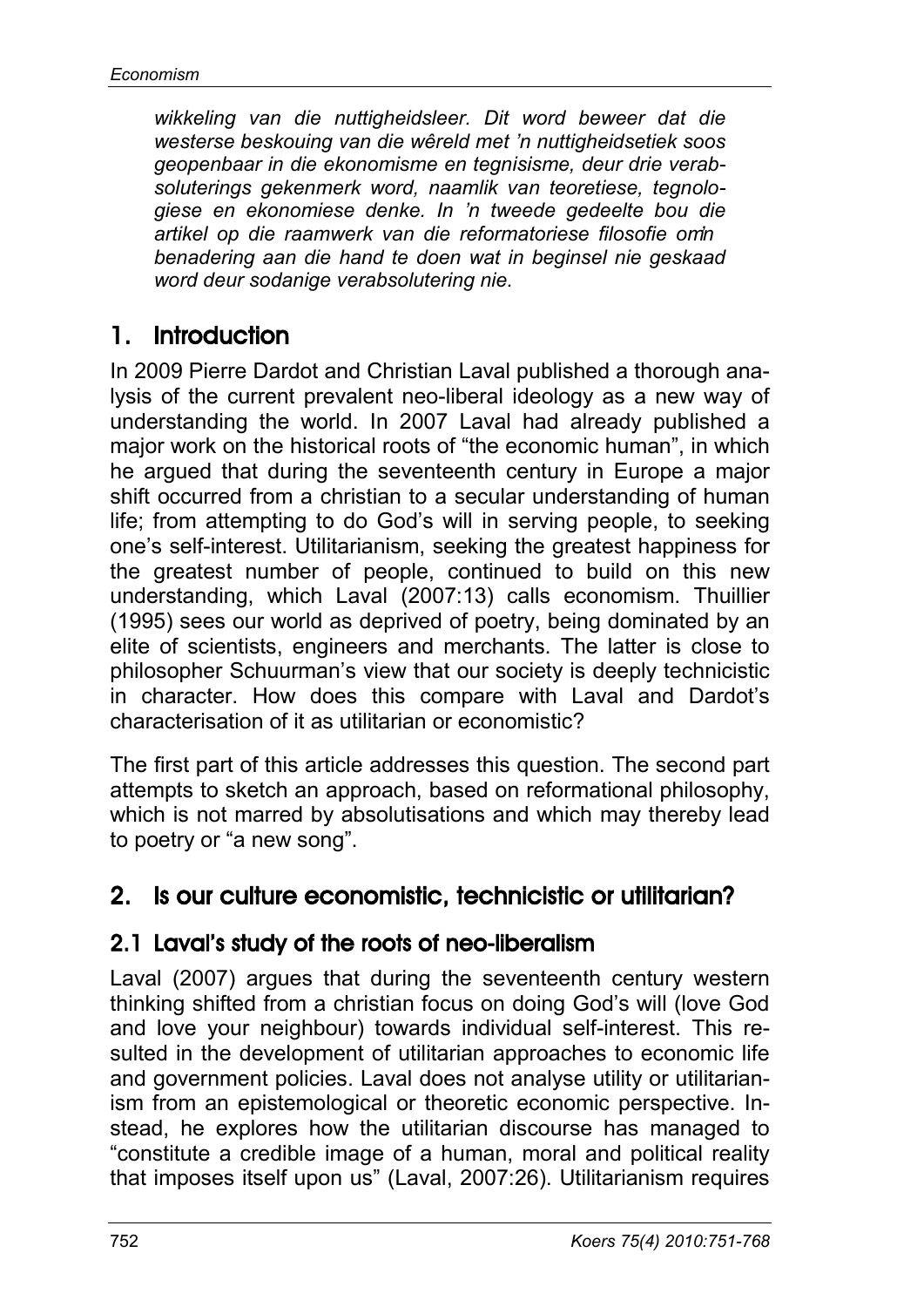people to promote their self-interest by achieving a surplus of pleasure over pain. Money helps us to maximise utility by a calculation of costs and benefits. We are exhorted to do this in all spheres of life and society. Charity may well be part of this if it provides happiness. Laval emphasises that political (theoretical) economics, with its construction of Homo Economicus (HE hereafter), bears the imprint of a prior monetisation and commercialisation of all human relationships (Laval, 2007:322-323).

Over the past three/four centuries, utility has become:

The master of all values which calls all to account. It critiques every institution, every discourse and every position. It asks everyone, the poor, the rich, workers, bosses, children, even animals: what are you contributing to the machine known as society? All interests of all individuals are pertinent to this great potential accounting system that should be set up to approach the greatest happiness. It is utility's vocation to encompass everything. (Laval, 2007:323-324; trans. – PS.)

We may ask why an abandoning of christian ways would lead to the adoption of a utilitarian creed? Laval examines this question with reference to particular strands of theological thinking in the seventeenth century. Until that time the common good was seen as primary, whilst utility was understood as public utility. Gradually, individual goals were loosened from collective duties required under feudalism and utility received a materialistic connotation (Laval, 2007: 28). Whereas in mediaeval society interest had a generally negative meaning, especially in its monetary sense, during the seventeenth and eighteenth centuries it acquired a positive goal as a love of legitimate gain (Laval, 2007:42). At the same time humans were more and more seen as individuals able to rationally calculate their own interest (Laval, 2007:50).

Laval reviews various French moralists, who were influenced by Augustinian thinking as represented by Jansenists and Pascal. The latter saw a decline in moral fibre, saying that religion was disappearing, with everything being for sale. Vanity and the possession of goods were taking the place of faith.

Jansen (1585-1638), who was strongly influenced by St. Augustine, drew a sharp distinction between the human will which is irresistibly attracted to earthly goods and which dominates people completely, and the equally irresistible heavenly love of God. Only the latter enables a human being to do anything that is good in God's eyes. Under the impetus of Jansen's work, French thinkers started to analyse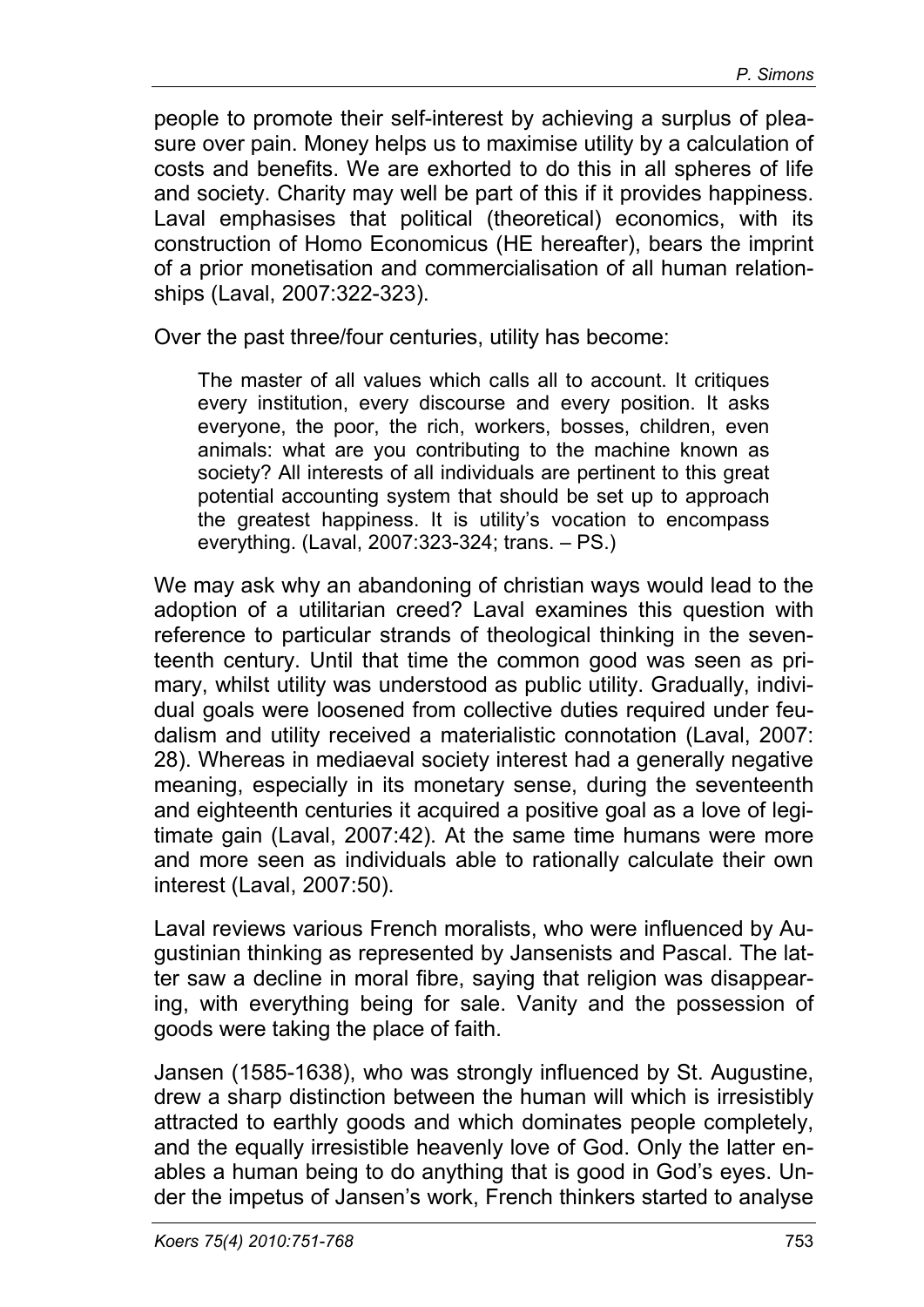the exploits of the love-of-self. They discovered that all people are merchants. We sell our own self, displaying our "virtues" to best effect, while attempting to get the highest "price" for ourselves. Social life is governed by the me-idol.

If this is so, then, how is human society possible? Would it not be a house divided against itself? According to the Jansenists, paradoxically, life in the corrupt city of the world is possible only on account of covetousness. The love-of-self helps to maintain good order, by teaching us to respect others, because we might need their help. Respect, customs, habits and conventions keep us in check. Even thieves have conventions. Enlightened self-love knows its true interests. There is no point in desiring the goods of others, unless we are able to enjoy them in peace. The desires of self-love may be met by commerce, flattery, ruses and coalitions. Servants may control their demanding masters by providing them with useful services. We should try to make others happy, lest they make our life miserable. In short, passions which are corrupt in themselves help to keep society peaceful by maintaining order on the basis of people's interests.

The utilitarian approach has resulted in a conflation of society and markets, human life and production. Although there are many publications that analyse and denounce this economism (Laval, 2007: 13), little is done to oppose and resist this way of thinking and living, despite a possible ecological catastrophe and the degradation of the standards of living of numerous people. We should not blame Adam Smith for this, but realise that,

... before, during and following Adam Smith a complete and coherent veritable anthropology has been deployed, which offers to the western representation a unitary normative foundation as a pure and straightforward substitute for the dogma of the Christian religion (Laval, 2007:18; trans. – PS).

Faith in this new creed has rendered western elites unable to make a decisive break with utilitarianism. In Laval's words (2007:14):

- 1. The fiction of society as a production machine and a market has become a dogma or creed at the heart of our view of society.
- 2. This fiction is not so much a figment of the imagination, but rather a determinant or regulating power of our acting and behaving.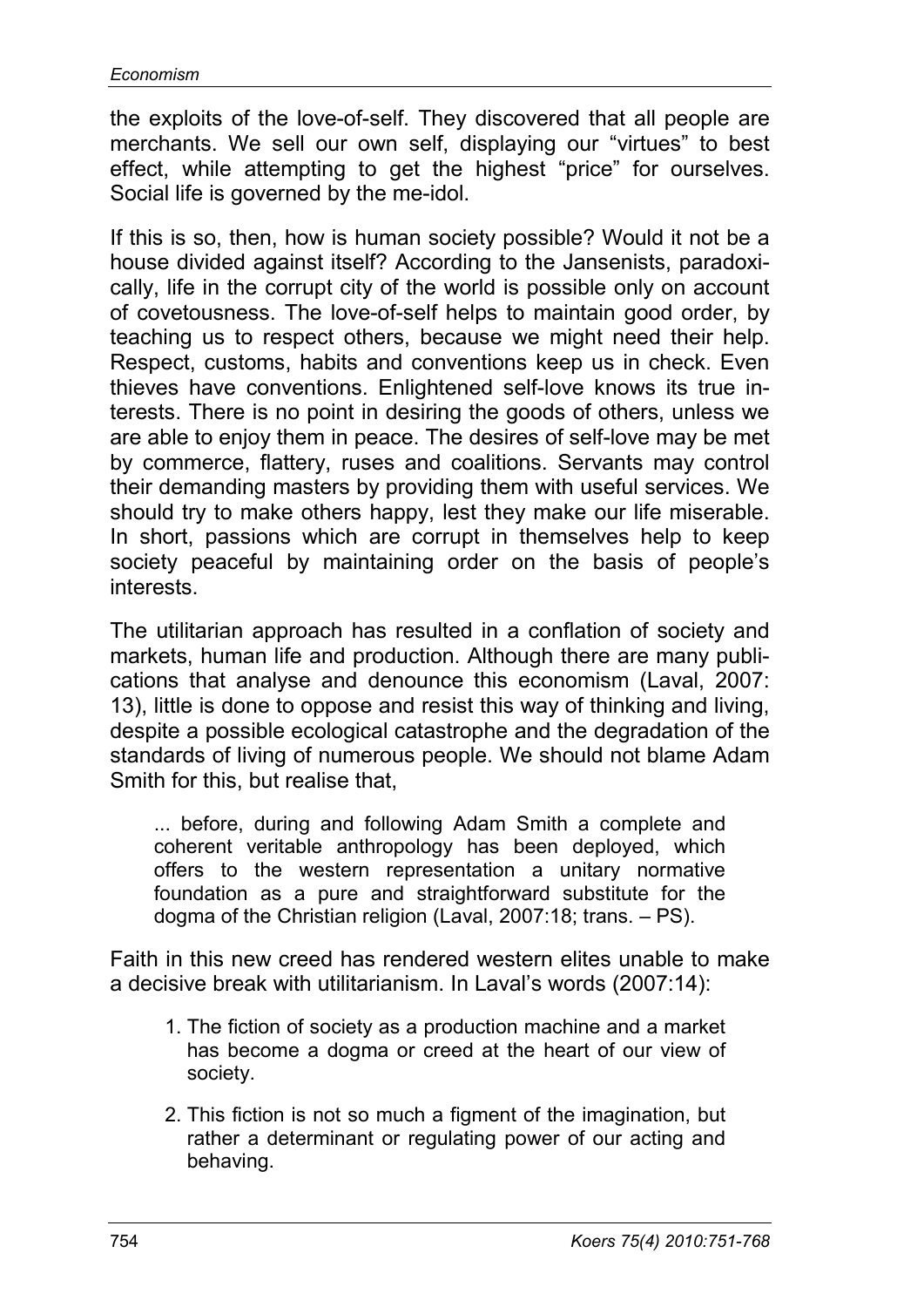3. This creed feeds our hopes of material progress. It has become a system of compensations and constraints, of hopes and fears, which enclose humans in what Max Weber called 'the iron cage' of the modern economy. We are prisoners, but believe that we are free.

It is striking that Laval employs a technical metaphor: society is a "machine of production". Similarly, he approves of Mauss' dictum that HE has become a complicated calculating machine (Laval, 2007:25). The machine of the market promises liberty, the choice to consume whatever one fancies, so that it is the means of achieving pleasure and avoiding pain. The free consumer, however, is also a useful object who must work to earn the means of his freedom (Laval, 2007:14-15).

Laval considers the modern ideology of neo-liberalism as an intensification of utilitarianism. It involves the two key dimensions of privatisation and general competition. In principle, it tends to perceive individuals as well as all social organisations as private business enterprises. Proponents think of a society organised along business lines as a mechanism that is automatically regulated by demand and supply (negative feedback). Maximisation of utility and profits by all foster economic growth.

If individuals act basically as business enterprises, then, it is also true that the spirit of business enterprise, with its calculation of profits and losses, overwhelms all the areas of life people are involved in. People are subjects as well as objects. (Laval, 2007:333; trans. – PS.)

Referring to Hannah Arendt, Laval points out the reverse side of modern utilitarianism, namely the exclusion, in principle, of those considered to be deprived of utility (Laval, 2007:343). During the twentieth century millions of people lost their lives as a result.

On the whole, Laval (2007) has made a sharp diagnosis of the spirit of our time.

In terms of Vollenhoven's classification of time spirits (*Zeitgeists*) in the history of philosophy (Vollenhoven, 2000), Laval has documented an important aspect of the unravelling of the synthesis between christian and non-christian ways of thinking that prevailed during the Middle Ages. Of course, within this synthesis there were many signs of the secularisation that Laval locates as originating in the seventeenth century.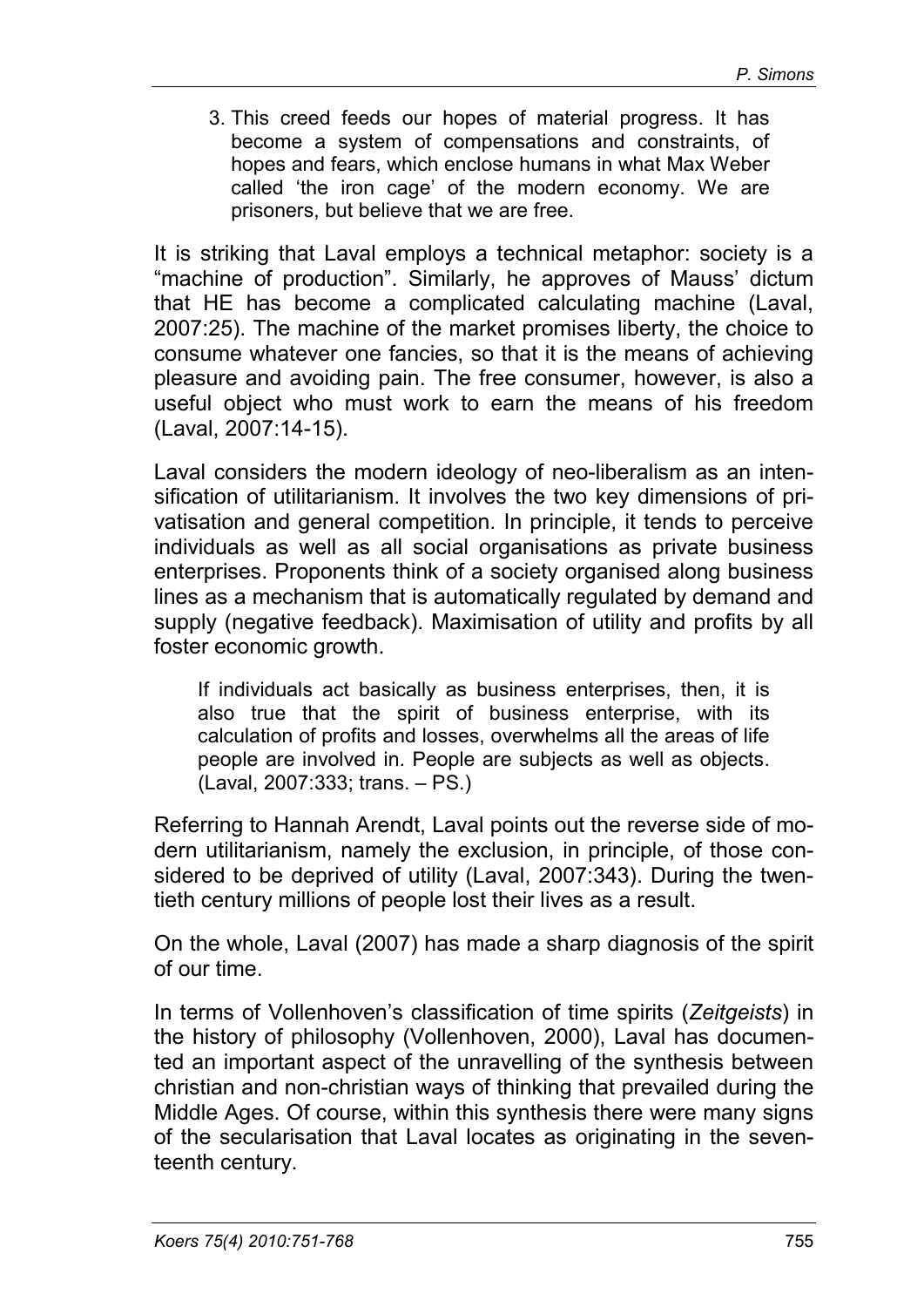We are left, however, with a problem inasmuch as Schuurman, in many publications, has characterised our time as being under the spell of technicism, which he describes as

... the pretension of humans, as self-declared lords and masters using the scientific-technical method of control, to bend all of reality to their will in order to solve all problems, old and new, and to guarantee increasing material prosperity and progress (Schuurman, 2003:69).

Although Laval's strong focus on utilitarianism casts a revealing light on today's society, he does not account for the absolutisation of science and its application in technology. Having said this, there is, nonetheless, a connection between these two approaches. Before considering this, it may be helpful to take note of the views of another French philosopher on our civilisation's current state.

### 2.2 A culture lacking in poetry: Pierre Thuillier

Thuillier (1995) addressed the crisis of western civilisation, especially the rapid degradation of the environment, by identifying documents written over the past thousand years that could have served as signs of a collapse to come. He assumed that there would be a deep crisis affecting all areas of life during 1999-2002. Choosing the literary form of a "report", supposedly written by a study committee in 2081 on the causes of this collapse, he analysed its deep historical roots.

Developments subsequent to 1995 such as 9/11 (in 2001) and its aftermath as well as the near certainty now of a significant warming of the climate, the use of precious land for growing bio-fuels rather than food, the dwindling of tropical forests, endemic hunger suffered by one billion people, as well as a world financial crisis, give Thuillier's ominous title a sense of realism.

Thuillier wonders why plenty of warning signs during the past millennium have been ignored. His conclusion is that the West has lost all sense of poetry and, hence, of true culture.

A society has a culture in the true sense of the word only when it is able to mobilise around certain ideas, certain myths, certain beliefs. One has a culture when one knows how to situate oneself with respect to the universe, to other people, to the past and the future, to pleasure and suffering, to life and death. To our great amazement: why has the modern West destroyed all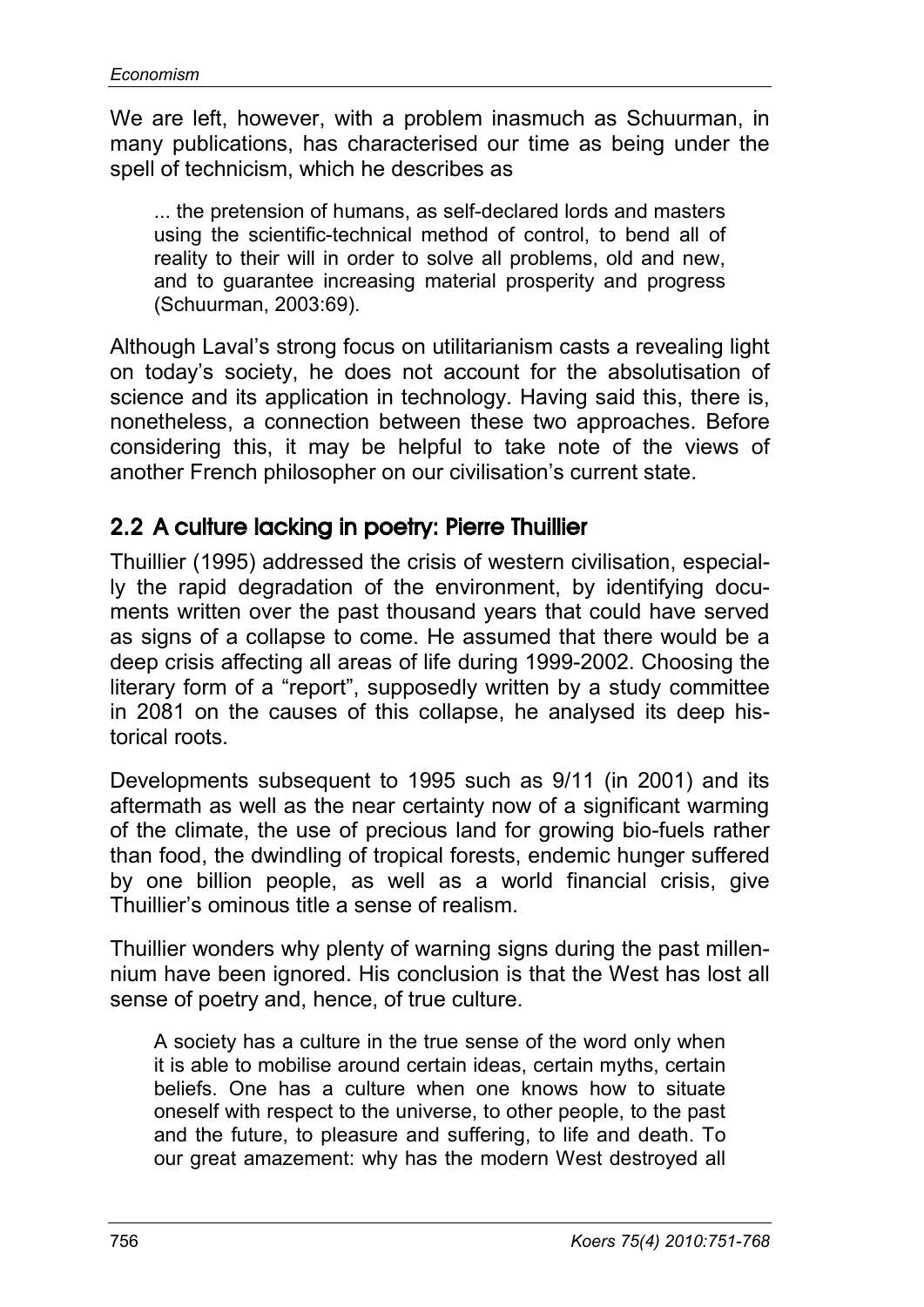great myths and all great beliefs which may give meaning to human existence? (Thuillier, 1995:27; trans. – PS.)

He notes that all heralds of modernity have proudly put an end to all excessive poetic imagination and any spiritual project. All great myths have been reduced to superstitions (Thuillier, 1995:27). Human relations have been reduced to technical/economic relations. Engineers, bureaucrats, generals, business managers and politicians (Thuillier takes them all together as technocrats) have no time for poetry. Reason prevails, especially when applied to technology and business. Scientists, engineers and merchants are the key people of our age.

The Marquis de Condorcet (1743-1794) provides an instructive example. He waxed eloquent about progress by means of reason applied in technology so as to produce happiness and liberty. His belief in reason was so strong that it assumed the character of a myth, without his noticing it. His was indeed a cult of progress, albeit dressed up as following a law of nature (Thuillier, 1995:64). The focus on progress led him to believe that happiness could be quantified, for instance in terms of a gradual increase in life expectancy. In general, a higher material standard of living (real monetary GDP per head) is still believed to correspond to a greater degree of (social) happiness. Those who question such progress are not necessarily more virtuous. Thus, Thuillier deconstructs the idea of a "planetary conscience", because those who believe they have it often forget the problems of their next-door neighbours (Thuillier, 1995:80-82).

The blindness of the West became poignantly apparent at the time of the tsunami that swept about 250 000 people around the Indian Ocean to their deaths on Boxing Day 2004. Soon, the disaster was used as a new opportunity for economic growth. Beaches cleared of fishing people and their boats and hovels could be used for the construction of hotels to attract tourists, although the construction of hotels close to beaches had been an aggravating factor in the disaster along with the destruction of mangroves and coral reeves to stimulate the cultivation of tiger prawns for export (Klein, 2007:8).

In Thuillier's view HE has been developing since the twelfth century when merchants became more powerful than the orders of clergy, nobles and the third estate. As a result money became an essential tool. This put merchants and bankers at loggerheads with the church. Towards the end of the fifteenth century the church had lost the battle. Nicolas Cardinal Cusa wrote in 1463 that God could be considered as a banker, because as the Almighty He is able to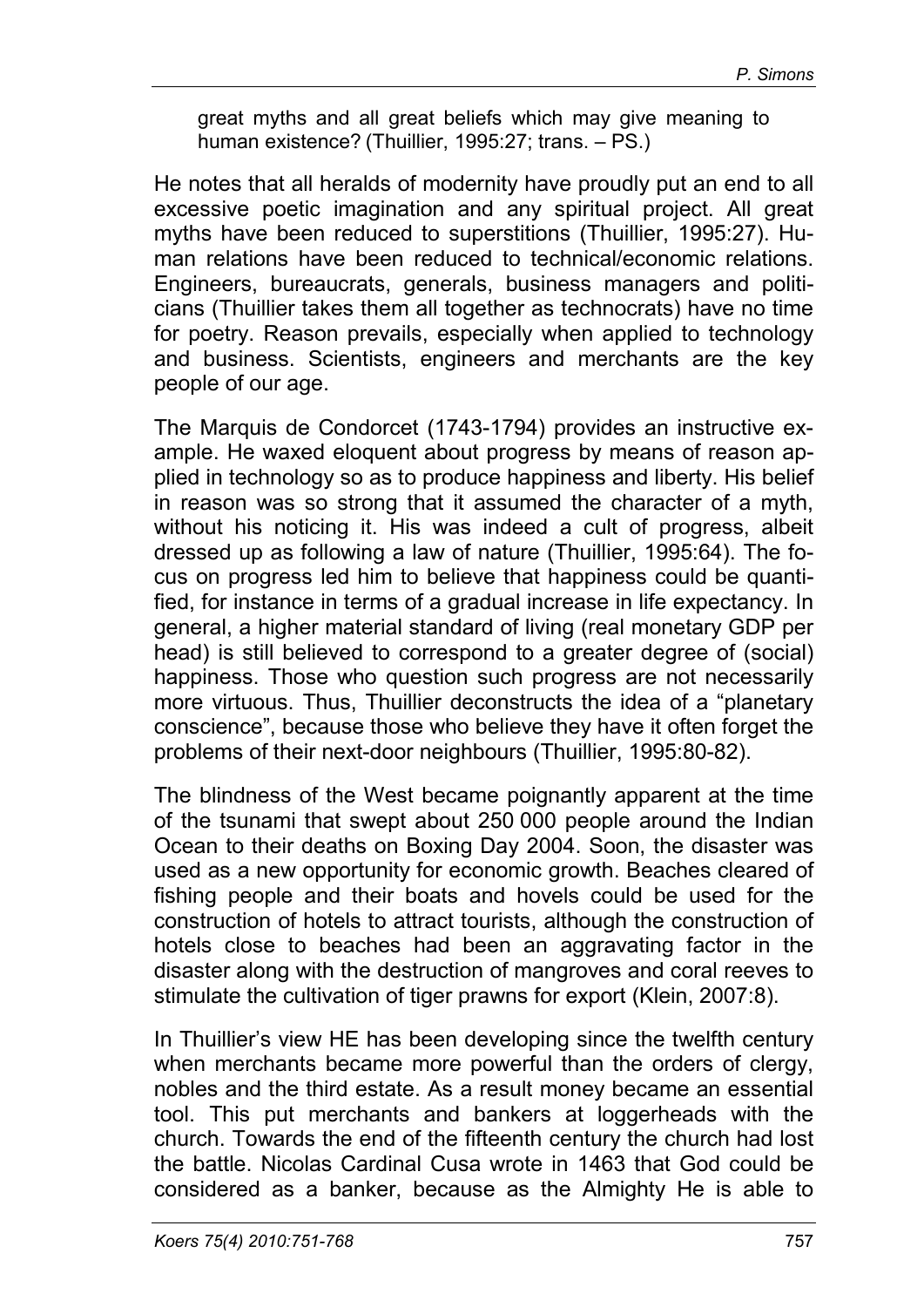produce all money (Thuillier, 1995:186). Money and reason are in fact closely related. In 1494 Luca Pacioli (b. 1445) described the Italian invention of double-entry bookkeeping as a rational and systematic system of keeping track of assets and liabilities, profits and losses. Thuillier is convinced that economics as a theoretical discipline is well on its way to becoming the most representative and the most sublime of all western sciences, encompassing eventually all aspects of life, including morals, law, state, people's various needs, et cetera. Social life is becoming a gigantic market. Nevertheless, Thuillier (1995:189-190) makes the important point that a total fusion of reason and economics has not yet been achieved.

Thuillier's argument is powerful inasmuch as it not only shows the intimate connection between technicism and economism, but also their history and their devastating effects on society and the natural world. A weakness in his argument is that he does not clearly distinguish the two as a result of devoting chapters to each of a series of key phenomena. Nevertheless, insofar as he does, he locates the connecting link between the two in faith in reason and in a belief that markets can supply all of our needs. Reason has become so strong that it has displaced "poetry", a view of life and the world in which everything has its own peculiar place and meaning.

However, no matter how strong, reason can never totally eliminate all awareness of something other than reason, because intuitively most people would accept that life is more than applied logic. The present shadows of progress are also such a reminder. Hence, current cultural problems, including the absence of poetry (publications of poetry have been declining) might provide interest in different approaches.

Other than Laval, Thuillier draws on both the period of synthesis (Middle Ages) and post-synthesis periods and this emphasises how deep the roots of the present crisis are.

### 2.3 Schuurman's views on technicism

The idea that our modern culture has become impoverished by its single-minded focus on reason and progress has been a major theme in Schuurman's work since 1973. In his view these two have led to a very strong, primary emphasis on scientific technology. He describes the ethos of western culture as marked by material values and standards: "spiritually the focus is on technology, with a picture of a technical construction that continually increases in strength" (Schuurman, 2005:23).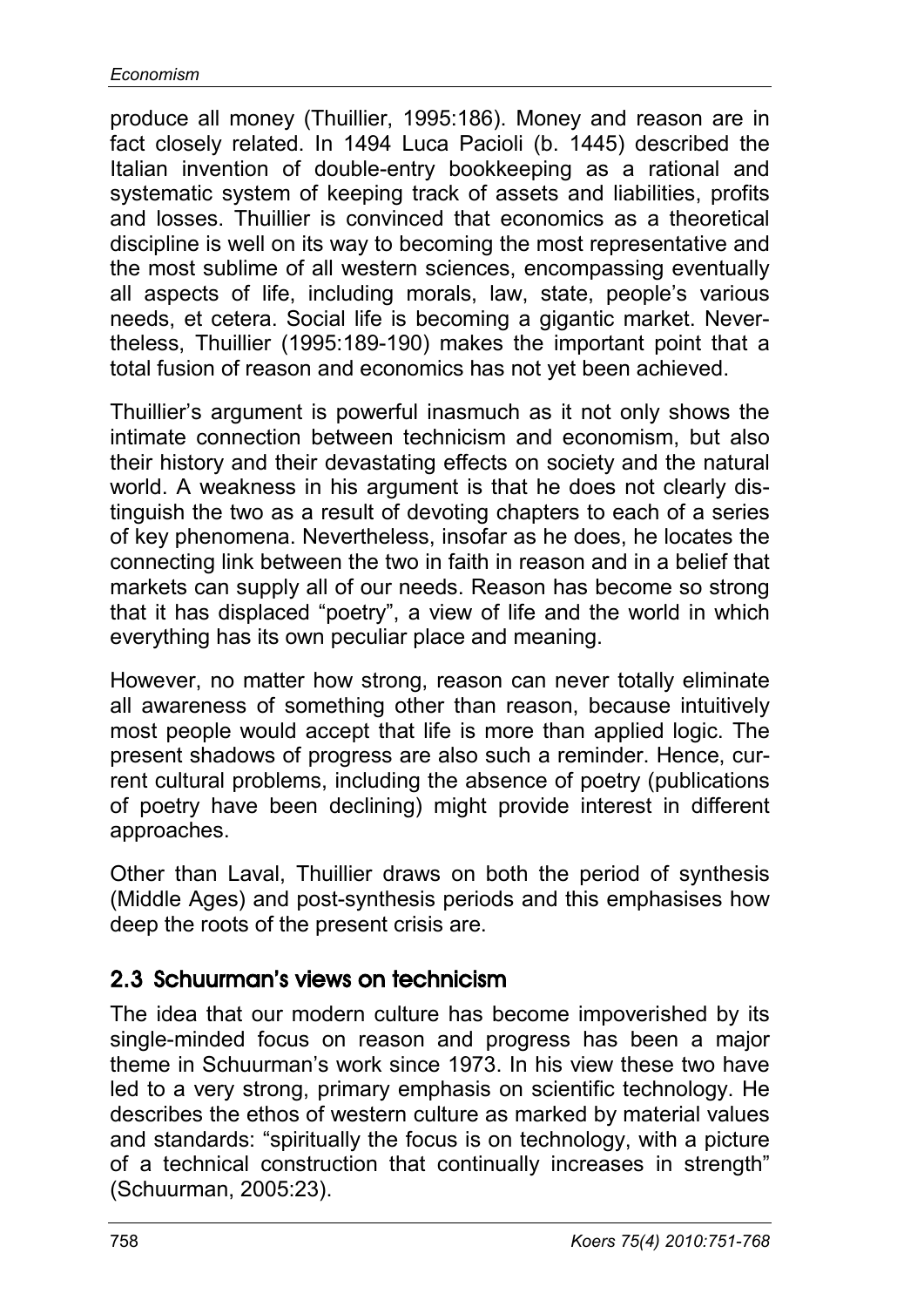The construction comes about in a major way through the efforts of the business sector, i.e. science, technology and economics tend to go together. He recognises that the drive towards scientific-technological mastery of the world (technicism) is so strong that it evokes resistance in the form of attempts to regain freedom. Nevertheless, such opposition has remained powerless to enforce a change in direction. He lists as key values of the western ethos, among others, efficiency, reliability, success and maximum profits, "with little or no attention to the cost of humanity, society, environment and nature" (Schuurman, 2005:22). This single-minded focus has led to "cosmological and ethical deficiencies", because we fail to do justice to "the multi-faceted depth and breadth of reality" and "reduce everything to the status of a useful object" (Schuurman, 2005: 29).

The question this raises is how such technical domination affects economic practice? Since, according to reformational philosophy, people shape their practices in response to a given structure or ordering, there seem to be the following possibilities:

• Technological developments push society along by opening up new possibilities. Economic agents pull technical progress by research and development to outsmart their competitors and increase their profits. Schuurman puts it like this:

Technological push has priority over economic pull. Science and the economy as such are usually interpreted technicistically, whereupon via positive feedback, they reinforce technicism. Then taken together they feed a greedy society. (Schuurman, 1995:138.)

He cites wars and the development of space travel as instances where economic arguments of high costs and sacrifices have been put aside and concludes that in western culture "the economy is also interpreted technicistically, with utilitarian economics as a complement" (Schuurman, 1995:139).

- Scientific technological designs are reduced to tools to improve the monetary profit and loss accounts of households and individuals. The technological domination is in fact a scientific/technological/economic domination. This would explain the neglect of ecology and climate.
- As a corollary of the previous possibility, the functional possibilities of the subjects of the kingdoms of "material things", plants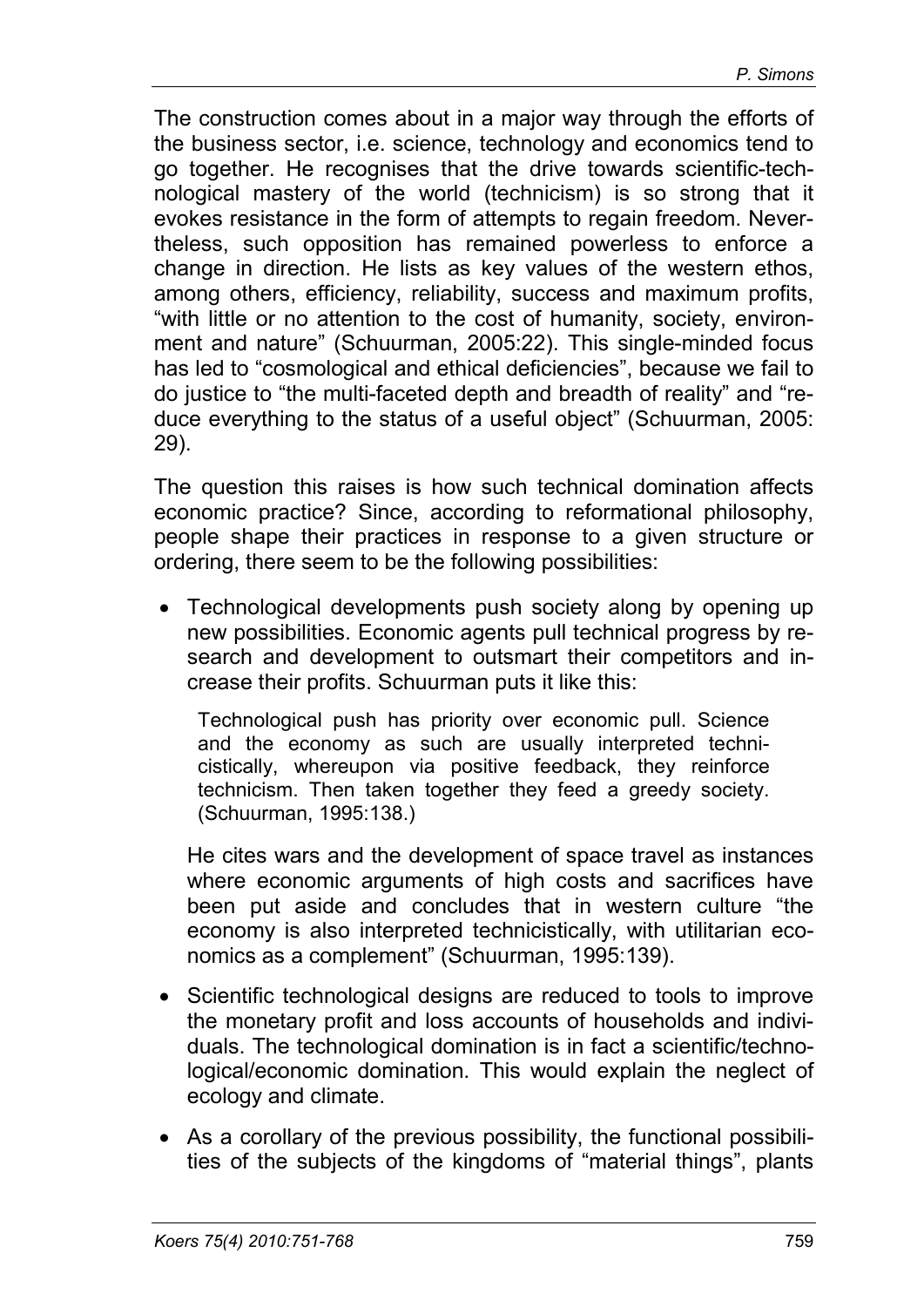and animals are reduced to scientific technical/economic possibilities.

• Science, and thereby, reason, is the underlying motivation of what appears to be a domination of the scientific/technological/ economic functions. As Thuillier puts it: "Science is the theology of the Technocracy" (Thuillier, 1995:460). Schuurman's reaction would be that reason has become a constructing reason: "Western philosophic thought is thinking through technology" (Schuurman, 1995:140).

Commercial as well as political/military powers have a huge influence on the course of scientific technology by their financing of research and development and their capital investment, undertaken to increase future profits. In the modern world scientific technology, economics and politics are inseparable, yet distinct. Business corporations compete on the basis of scientific technology and by seeking political influence on regulatory regimes affecting them. Korten (1995) wrote about "corporations ruling the world".

This still leaves the possibility that the true meaning of what is economic has become distorted as a result of this very close association. The quote from Schuurman under the first possibility hints in this direction, suggesting that we have a technicistic interpretation of what is economic.

Importantly, in his view there is

... a hidden utilitarian ethos in the instrumentalistic conception of natural and technological science: what can be made should be made, with an eye to enhancing the utility of what is made, for as many people as possible (Schuurman, 1995:75).

It would seem that the approaches of Laval, Thuillier and Schuurman complement each other. In terms of reformational philosophy, especially Vollenhoven's version, we can say that the three functions of theoretical thought, technology and economics are seen as the highest functions in human society, so that all others are lower in significance and bear the imprint of the "higher ones" (Vollenhoven, 1938:150-165).

In a secularised society people do not acknowledge the importance of the heart of humans, the centre of their relationship to God. In Vollenhoven's thought the heart is pre-functional and as such the seat of the relationship between God and humans. Religion motivates our functions. In western modernity the heart has been put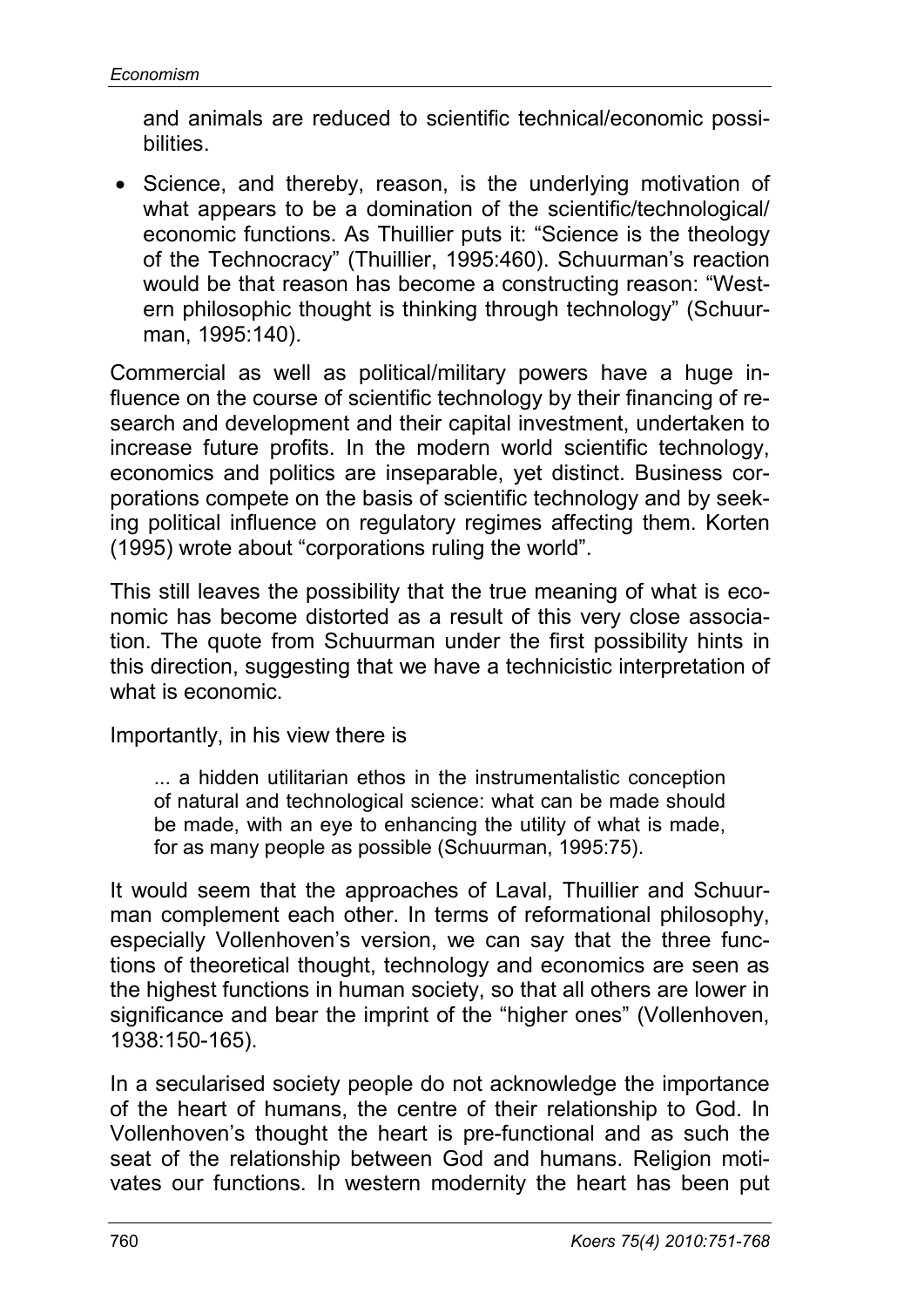into the three functions mentioned. Ethics then becomes subservient to these functions as an instrumental ethics, designed to achieve a maximum of benefits and pleasures.

### 2.4 Dardot and Laval on the modern self

Dardot and Laval's chapter on "the factory of the neo-liberal subject" (Dardot & Laval, 2009:414-456) is instructive in this respect (note the technical metaphor). Modern individuals are seen as consisting of capital that should yield a high profit. As mini-enterprises, they are motivated to deliver the highest possible performance in order to achieve the highest possible enjoyment. They cannot lose, because if they incur a loss it is the result of their own decisions. The more enjoyment they achieve, the more they are encouraged to perform. This applies to all human activities, including sexual relationships, sports, business, family, education and arts.

One can imagine that when people are pushed to their limits, without break, that they fall ill or become depressed. Depression has indeed become a widespread phenomenon.

Working under a system of general competition, inequality is accepted and even stimulated. Those on low incomes should have an incentive to do better. Those on high incomes are heroes to neoliberal politicians, because they are presumed to keep the wheels of commerce turning. However, as scientific technology keeps advancing, production becomes automated and requires less human labour. This deepens inequality and poverty. Technicism and economism tend to increase the number of excluded, contrary to utilitarian intentions.

If civil society becomes an economic/commercial society, guided by private utility, there is no external norm to regulate the economy. Being normed by itself, it becomes meaningless, going round in circles, without being restrained by a superior principle (Laval, 2007: 344). The combination of scientific technology and economics worsens the cosmic and ethical deficiencies which Schuurman has identified as arising from technicism.

This can only be true if the ethical norm of utilitarianism encompasses the technical and economic norms. Whilst under technicism and economism this may indeed be attempted, it is unlikely to be wholly successful since the technical and the economic are subject to the supra-human given norms that constitute them. There will be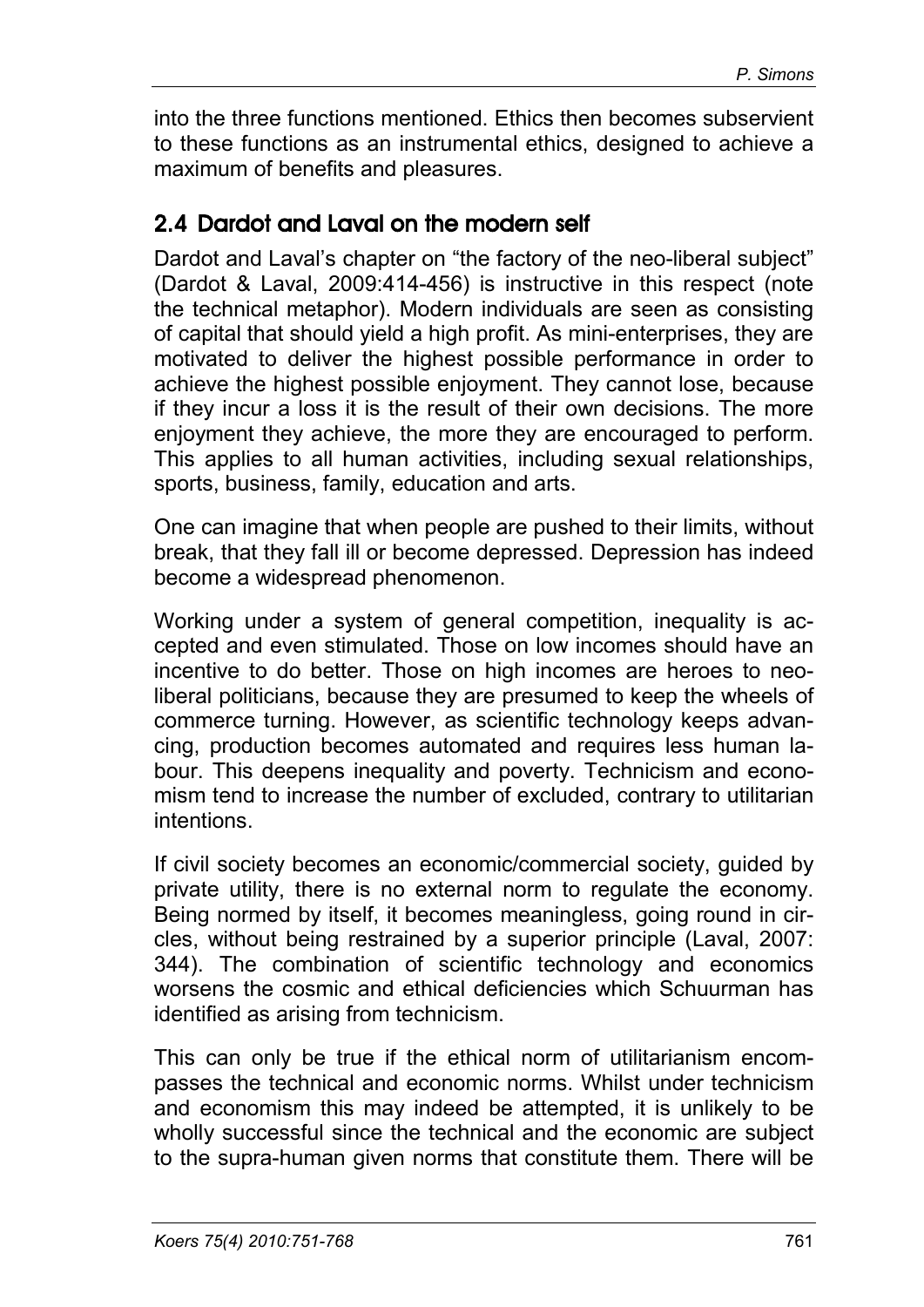resistance to such a take-over. This would explain why Thuillier has not yet been able to detect this takeover by economic science.

Asking whether an escape is possible, Laval suggests that we should ask anew what it means to be a society and what it means to be human (Laval, 2007:346).

Although it would be beyond the scope of this article to answer these questions satisfactorily, it is possible to sketch a perspective from which this might be done. Negatively, this involves an antiutilitarian approach to science, technology and economics.

# 3. An anti-utilitarian approach

# 3.1 Utility

In neo-classical economic theory, utility does not mean usefulness, but rather the happiness of a consumer who buys something. A retailer who tries to sell tomatoes needs to display them so that consumers are tempted to purchase them. When the marginal utility of the last unit bought equates with the price expressed in money, the consumer is in equilibrium.

This idea of utility is a distortion of true economising, because it focuses on the sensual aspects of things rather than on their intrinsic qualities.

Reformational philosophy takes as its starting point that the Creator God has subjected the whole of the world and the whole of life to his law. What is can only exist because of this law (the law and the creation subjected to it are correlata). Vollenhoven (Tol & Bril, 1992:93- 106) distinguishes the structural law, to which the Creator has subjected all creatures; the law of love, which is revealed to us in God's Word, and the positive law which is issued by human office bearers in all manner of institutions and communities to help their people carry out their calling, given the structural law and the directives of the law of love. In practice, we tend to choose a direction which is the opposite of what love demands. This affects also the working of the structural law as it is represented in norms for human society. There is a statistical regularity in murders and divorces, as Vollenhoven put it (Tol & Bril, 1992:103-105). As we hear the gospel and believe its promises, our hearts are turned, in principle, to produce good fruits.

The structural law applies to the subject members of all kingdoms. The kingdoms develop according to various modes of being (moda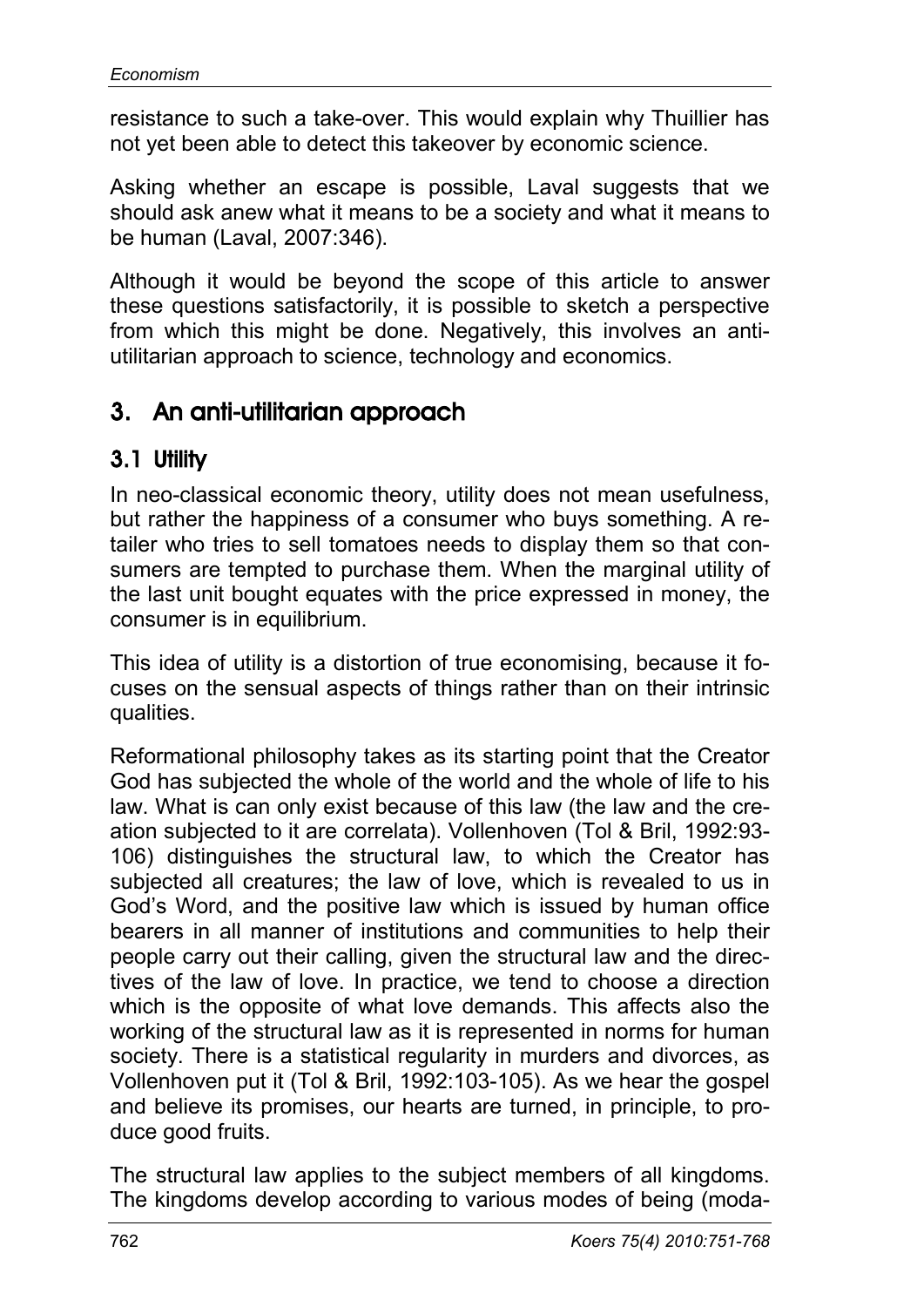lities). All their subjects function in all of these modalities. Subjects may play a role in other kingdoms through their object functions. A tomato may be eaten by animals and people. Potentially, human life becomes fruitful by means of a proper use of the object functions of other creatures. This is difficult as we might easily harm their integrity as subjects (e.g. by producing tasteless but good-looking tomatoes).

As humans we use the other kingdoms all the time, as we breathe, eat, sleep and act in many ways. So, what is a specific economic use? For this we need an idea of what the economic mode is all about. Its core, in my view, is fruitfulness or abundance. The creation is characterised by abundance, even super-abundance, as John Calvin noted (Biéler, 1961:233). As such it is given for all to use, including future generations, but not to be squandered. It is our tragedy that we seek abundance always for our own short-term purposes and at great cost to the environment.

The positive laws that rule our present world are mainly set or influenced by business, aided by a neo-liberal ideology. They do not allow the poor to eat at the table of the rich, except by minimal social welfare or begging. States must create an environment in which corporations, universities, families and individuals are able to compete. To get the better of competitors, science is called upon to devise new products. Scientists, engineers and financial managers form the hard-core of modern society.

Business corporations are owned by shareholders, who invest financial capital and expect the highest possible dividend yield. Under globalisation it is possible to produce where wages are lowest and where environmental regulations are laxest. Often, production systems involve many sites across the world, necessitating trade flows to assemble final products. Concomitantly, emissions of carbon dioxide and other gases contribute to climate warming. We are wasting resources future generations may need.

Utilitarianism distorts the economic norm to an abundance of consumer pleasures minus pains in a short-term perspective.

A major focus on money (Jesus referred to the Mammon of unrighteousness, or dishonest (monetary) wealth; Luke 16:9) leads to the exploitation of fellow human beings and to the neglect, waste and destruction of our natural environment.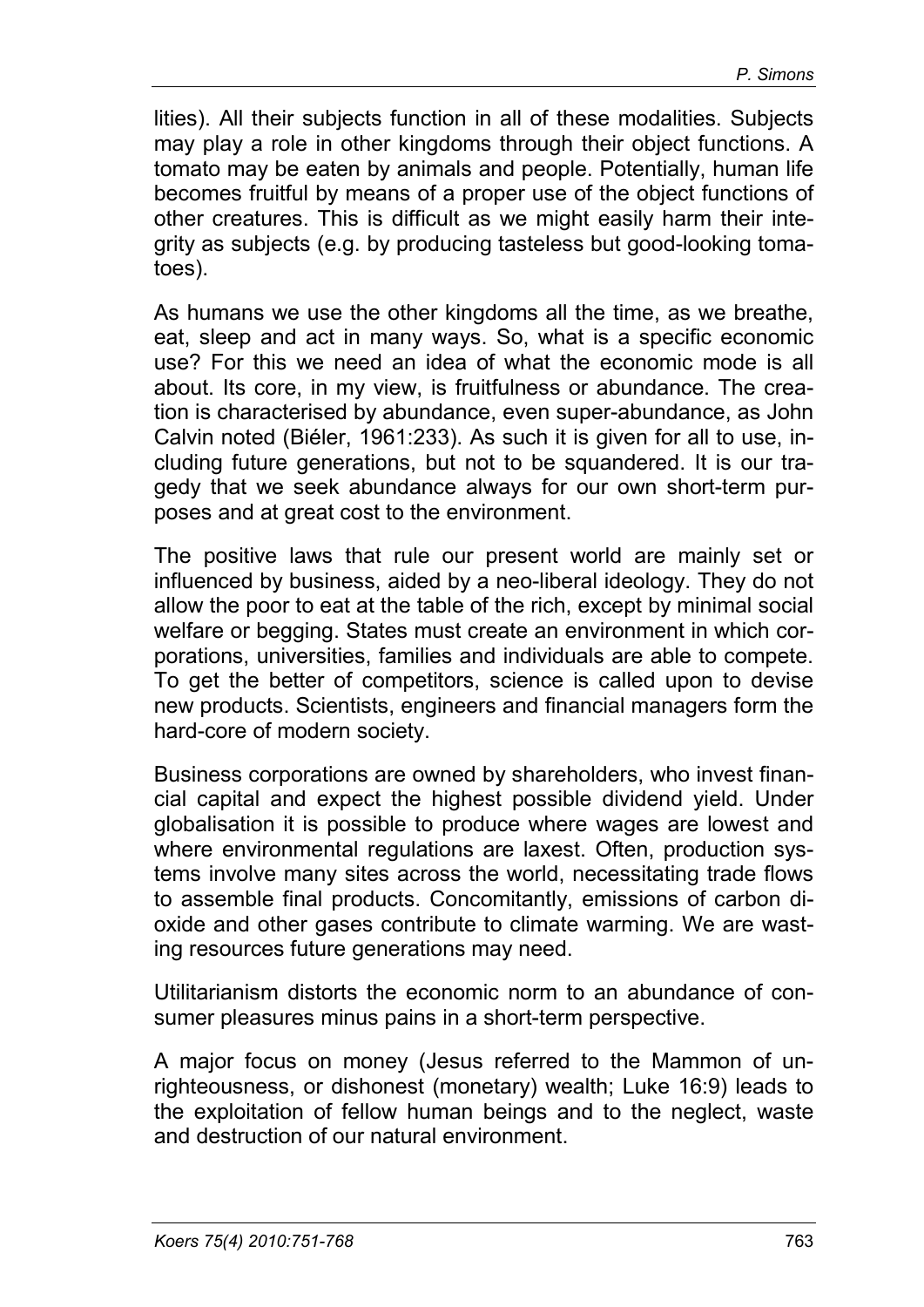### 3.2 Reformational philosophy: the poetry of observing limits

One of the tenets of this philosophy is that everything is subject to proper limits. There is a place for the state as well as for business enterprises and universities. None, however, should try to dominate all of life and the world. Secondly, the life of these entities should be shaped in response to all normative principles simultaneously and not to an economic principle at the expense of everything else. A business corporation should seek to have proper relationships between management and staff and to produce things without damaging the health of people, plants, animals and the ecology. In this way, the corporation's economic management is limited by social and ethical considerations. Prices charged should be set correctly in terms of all costs, both monetary and non-monetary (juridical). Technical processes should be well thought out (analytical) and should be run optimally (technical/economic). The corporation should be credible and trustworthy in all its dealings and publicity (certitudinal).

A second tenet is that universals are found via concrete individual entities. If the latter are this or that (nouns), then the former represent so or so (adjectives, as designations of modes of existence). A power plant functions in fifteen such modes, as follows:

- It is composed of a set of distinct units or machines (discreteness).
- It has a spatial configuration and is connected to a network of users (space).
- There is a distinct movement of flows through the machinery (movement).
- It incorporates an energy transformation process (physical).
- The plant forms an organic whole in which all parts fit together (biotic).
- It has a life of its own (psychic).
- It is aesthetically pleasing or ugly (aesthetic).
- It is logically put together (analysis).
- It expresses an effective technical design (technical).
- It is run by means of indicators on control panels (lingual).
- It is run by staff/management for the benefit of a community (social).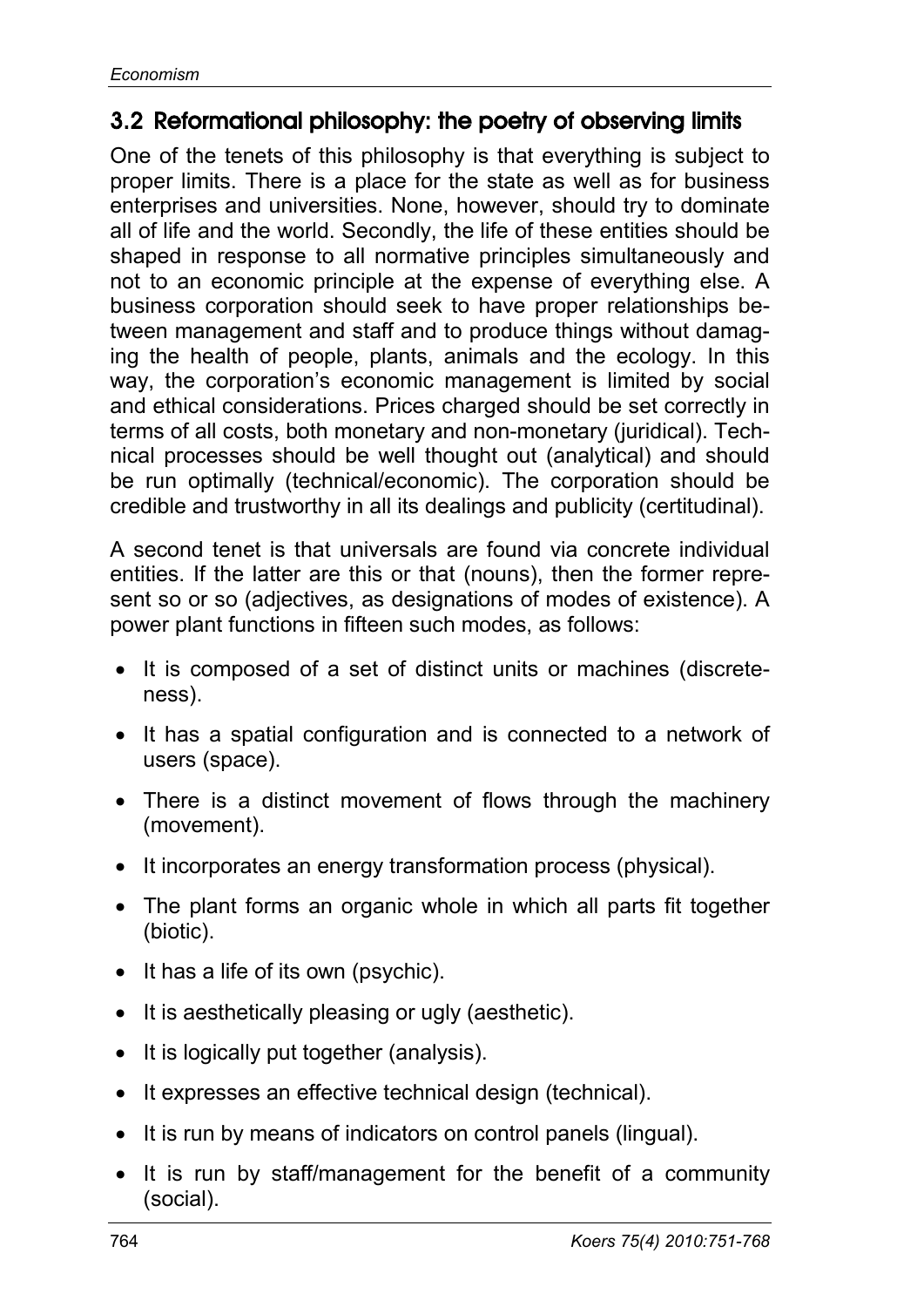- It has a positive useful effect (economic).
- Management must account for its performance (juridical).
- It provides loyal service to families (ethical).
- It functions reliably (certitudinal).

As people we use the rest of the creation by obeying or disobeying the norms that apply in the kingdom of people (modalities 7-15 above). In this way, the manner in which we understand and carry out our tasks has major effects, for better or worse, on other kingdoms. Christians too keep falling below the standard required, despite their earnest endeavours. We are saved by grace and not by works. Yet, as St. Paul puts it: "for freedom Christ set us free; so stand firm and do not submit again to the yoke of slavery" (Gal. 5:1).

The economic modality involves an economic norm, which I suggest is:

Use the world's given abundance wisely for the benefit of all present and future generations, without wasting it.

Given means are always limited and their use is directed also by other normative principles such as the ethical, the aesthetic, technical, et cetera. With respect to the kingdoms of things, plants and animals, the economic object functions of their subjects should be used so as to preserve their long-term fruitfulness. A cow, for instance, has an economic object function (to produce milk or meat). By caring for her we should allow the cow to produce milk in as natural a way as possible, rather than by selective breeding changing her into a giant udder.

Economism involves not only an overemphasis on what is economic, but also has consequences for the relationships between things. As the world approaches "peak oil" (when the global production of oil exceeds 50% of the total volume available), land that used to produce food has been switched to the production of bio-fuels. The ensuing reduction in the supply of food, along with the effects of higher oil prices, conspired in 2008 to cause food riots in many countries. By treating reserves of oil as limitless, oil has been wasted on a major scale and has, in turn, triggered other wasteful practices.

Goudzwaard (1999) has argued that a society which seeks an unlimited expansion of material production will create a dynamic of downward moving spirals such as the growing poverty of those ex-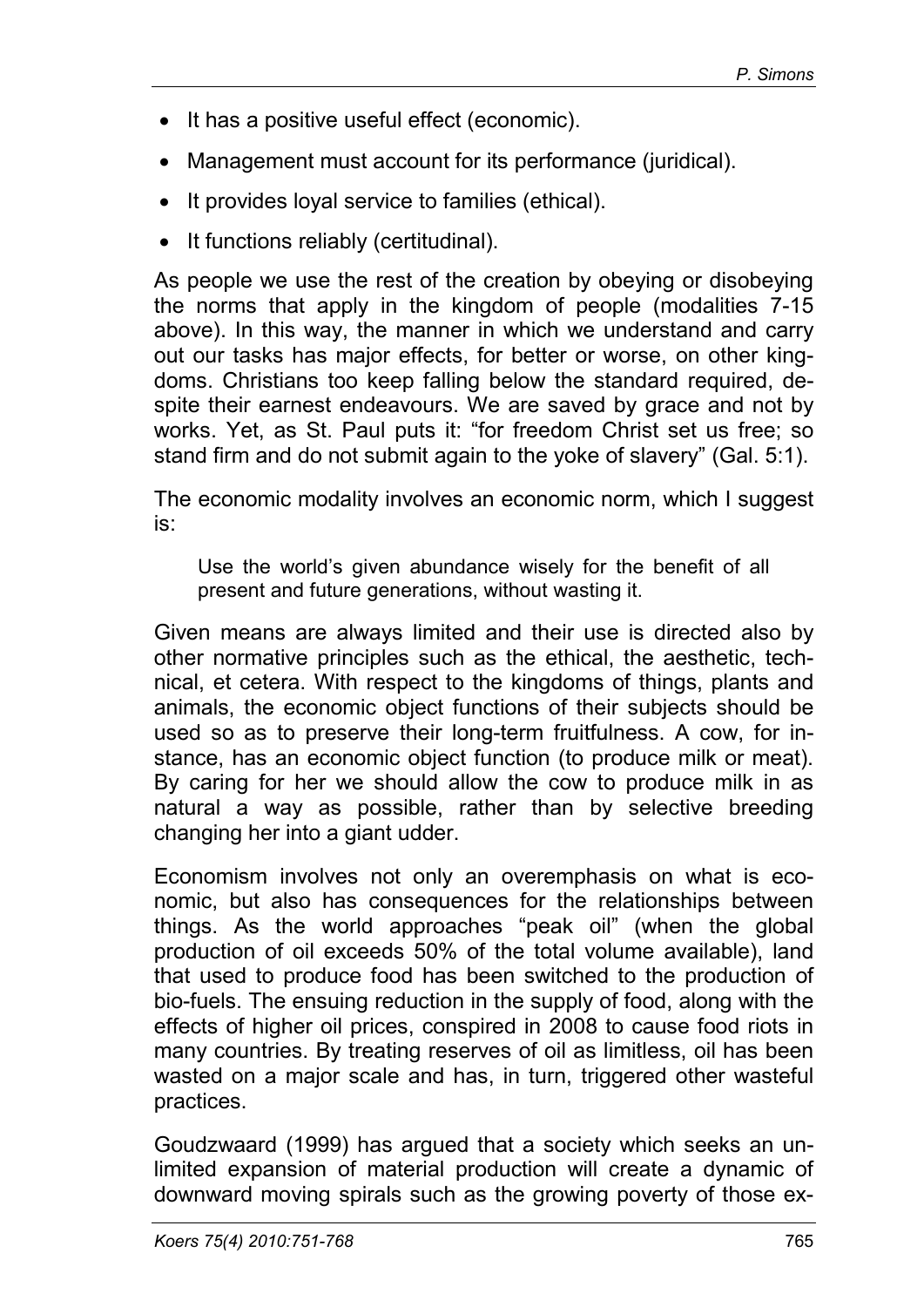cluded from employment and income, lack of services, because they cannot keep pace with the dynamics of production, environmental degradation and the problems of the Third World, including a growing migration of people to the First World where unemployment grows because of the shift of production to the Third World. However, the presence of downward spirals implies that upward spirals should be possible. By cleaning up the environment, we may create employment. One could also start by anchoring the financial system to non-financial values such as the needs of Third World countries.

# 3.3 A new meaning perspective

The set of fifteen modalities, which reflects an attempt to approximate the given ordering of the cosmos as well as its potential for a dynamic unfolding through time, may be read as a poem in fifteen stanzas. It may set the scene for a meaning perspective that might take the place of utilitarianism. Schuurman (2005:37-39) has suggested the biblically derived metaphor of the garden-city. This has various implications such as working with what is given and developing it harmoniously by doing justice to all, without imposing technical structures that mould everything into uniform patterns. Venter (2002) gives the example of two African villages being connected by a footpath that follows the given shape of the land, in contrast to a straight motorway, which is constructed to allow lorries to drive at a speed required by markets. How crucial this example is to illustrate both technicism and economism is shown by Vandana Shiva with respect to massive road-building projects and the growing of biofuels in India. Old roads and railways, elephants, donkeys and sacred cows must make way for what she calls the sacred car. Land is taken forcibly from peasants (Shiva, 2008:49-94).

It should be a joy to work out a new project by asking what its effects would be in each of the fields associated with the fifteen modalities. This is what good gardeners do when designing a garden that yields its wholesome fruits sustainably for all in an aesthetically pleasing manner. Schuurman's metaphor of the garden-city points to how our cosmic and ethic deficiencies may be overcome, at least in principle.

# 4. Conclusion

Utilitarianism reduces all given norms to the greatest happiness for the greatest number of people. Reason is applied in science and in scientific technology: what can be made should be made so as to increase happiness. Technicism, therefore, strengthens economism (purchase ever more, regardless of wastage and environmental de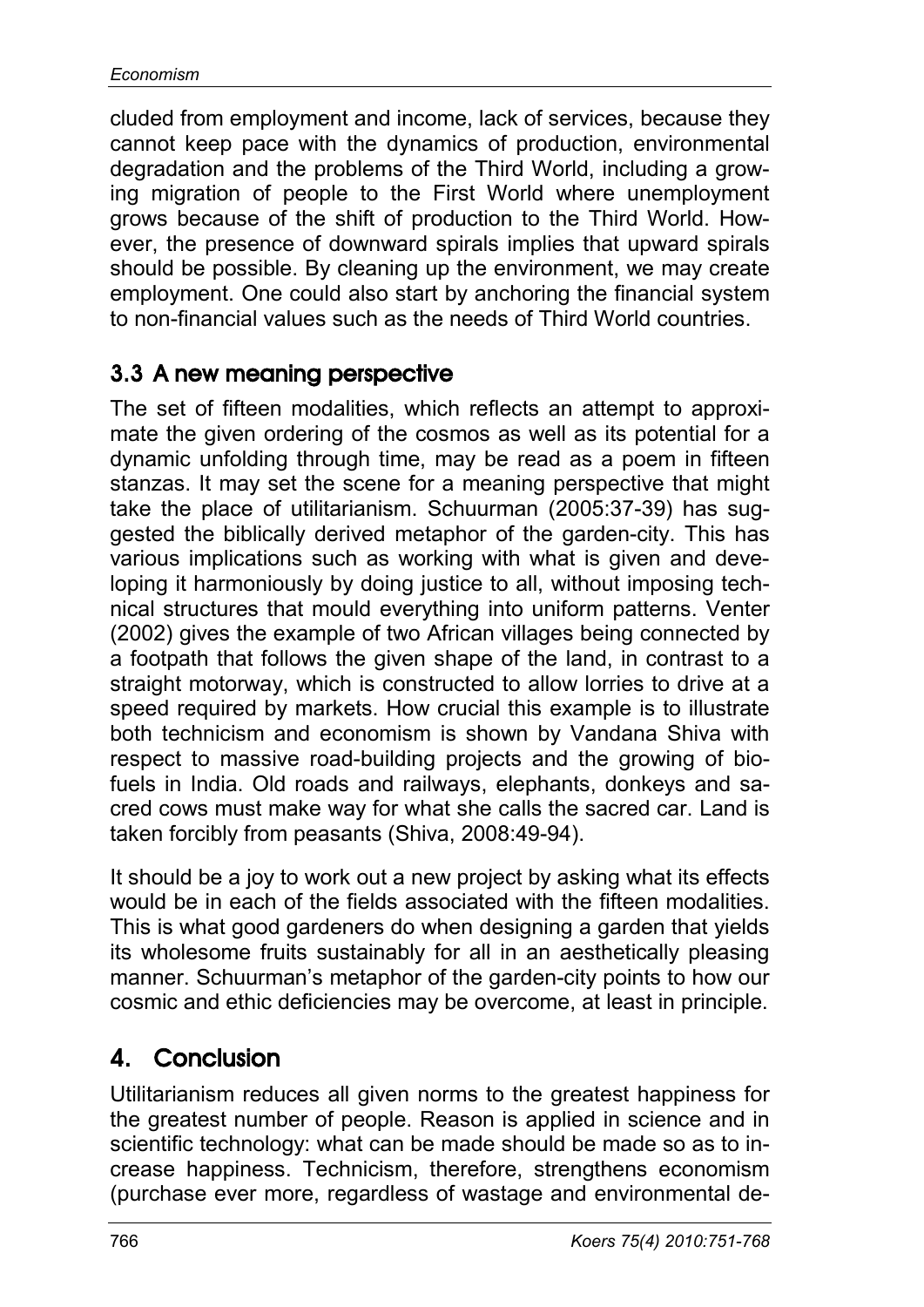struction) and economism, in turn, reinforces technicism (new inventions and products keep consumers interested). The two interact continuously. Economism is a pursuit of the good life, in a material sense, without acknowledging any limits. Over the centuries the economic sector of life has been reduced to a money-making machine, run by business enterprises with the support of the State, which disregards any effects that cannot be expressed in money. It has, therefore, become blind as to its waste of people, land, animals, plants, water and clean air. By paying systematic attention to all limits on economic activity arising from all modalities, we may begin to sing a new song (Ps. 98).

#### **List of references**

- BIÉLER, A. 1961. La pensée économique et sociale de Calvin. Genève: University of Genève.
- DARDOT, P. & LAVAL, C. 2009. La nouvelle raison du monde: essai sur la société néoliberale. Paris: La Découverte.
- GOUDZWAARD, B. 1999. Tussen de klippen door: om het openhouden van perspectieven voor beleid en samenleving. Final lecture at the Free University of Amsterdam. (*In* Noordegraaf, H. & Griffioen, S. Bewogen realisme: economie, cultuur en oecumene. Kampen: Kok. p. 5-23.)
- KLEIN, N. 2007. The shock doctrine: the rise of disaster capitalism. Camberwell: Penguin.

KORTEN, D.C. 1995. When corporations rule the world. Connecticut: Kumarian.

- LAVAL, C. 2007. L'homme économique: essai sur les racines du néoliberalisme. Paris: Gallimard.
- SCHUURMAN, E. 1995. Perspectives on technology and culture. Sioux Center: Dordt College Press.
- SCHUURMAN, E. 2003. Faith and hope in technology. Trans. by John Vriend. Toronto: Clements.
- SCHUURMAN, E. 2005. The technological world picture and an ethics of responsibility: struggles in the ethics of technology. Sioux Center: Dordt College Press.
- SHIVA, V. 2008. Soil not oil: environmental justice in a time of climate crisis. Cambridge: South End.
- THUILLIER, P. 1995. La grande implosion: rapport sur l'effondrement de l'Occident 1999-2002. Paris: Fayard.
- TOL, A. & BRIL, K.A. 1992. Vollenhoven als wijsgeer: inleidingen en teksten. Amsterdam: Buijten & Schipperheijn.
- VENTER, J.J. 2002. Economism: the debate about the universality claims of orthodox economics. Deventer: Kluwer. (Analecta Husserliana, 76.)
- VOLLENHOVEN, D.H. Th. 1938. Realisme en nominalisme. *Philosophia reformata*, 3:65-83, 150-165.
- VOLLENHOVEN, D.H. Th. 2000. Schematische kaarten: filosofische concepties in probleemhistorisch verband. Ed. by K.A. Bril and P.J. Boonstra. Amstelveen: Haes.